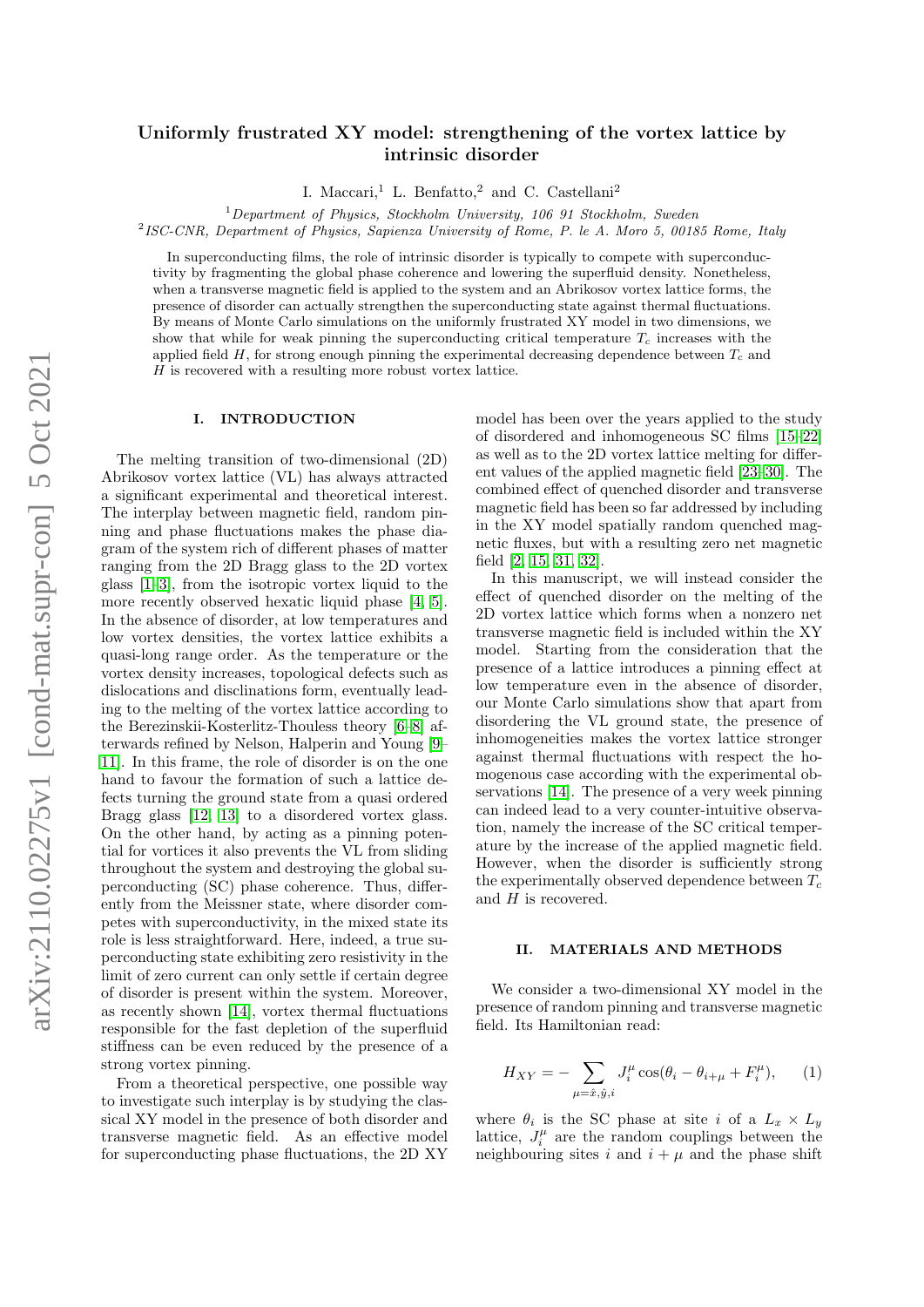$F_i^{\mu}$  accounts via the minimal substitution for the presence of a finite transverse magnetic field  $H\hat{z} =$  $\vec{\nabla} \times \vec{A}$ . Being:

$$
F_i^{\mu} = \frac{2\pi}{\Phi_0} \int_{r_i}^{r_{i+\mu}} A_i^{\mu} \cdot d\mu,\tag{2}
$$

with  $\Phi_0 = hc/2e$  the quantum flux, and  $A_i^{\mu}$  is the vector potential along the bond connecting two neighbours spins i and  $i + \mu$ . The sum of  $F_i^{\mu}$  going counterclockwise around any closed path C of bonds on the lattice is  $2\pi$  times the number of magnetic flux quanta  $f_C$  penetrating the path:

$$
\sum_C F_i^{\mu} = \frac{2\pi}{\Phi_0} \oint_C \vec{A} \cdot \vec{dl} = 2\pi \frac{\Phi_C}{\Phi_0} = 2\pi f_C \qquad (3)
$$

Since in the following we will always consider  $H$  to be uniform in space, we will refer to the intensity of the applied field in terms of the flux quanta f penetrating through an unitary plaquette P:

$$
2\pi f = \frac{2\pi}{\Phi_0} \oint_P \vec{A} \cdot \vec{dl} = \frac{2\pi}{\Phi_0} \oint_P \vec{\nabla} \times \vec{H} \cdot \vec{dl} = \frac{2\pi}{\Phi_0} H a^2
$$
\n(4)

with  $a = 1$ , so that  $f = \frac{H}{\Phi_0}$ . In literature, one usually refers to this case as the *uniformly frustrated*  $XY$  model with frustration  $f$ . Indeed, the phase shift  $F_i^{\mu}$  in the cosine argument of [\(1\)](#page-0-0) adds frustration to the system by rendering the ground state no longer ferromagnetic: at  $T=0$ , the phases  $\theta_i$ 's instead to be all equal, will vary from site to site trying to minimise the new gauge-invariant phase  $(\hat{\theta}_i - \hat{\theta}_{i+\mu} + F_i^{\mu})$ . Consequently, the value of  $f$  will correspond to the level of such frustration, determining the inhomogeneous space structure of the ground state itself. Specifically, the ground state of the uniformly frustrated XY model will consist of a periodic configuration of vortices in the phase angle  $\theta_i$ , whose number is directly proportional to f. The number of vortices of the ground state for a given value of  $f$ , can be easily derived by rewriting the charge neutrality condition in terms of the new gauge invariant phase:

$$
\sum_{j} \oint_{P_j} (\vec{\nabla}\theta_i - \vec{A}_i) = 2\pi \sum_{i} (n_i - f) = 2\pi \sum_{i} q_i = 0
$$
\n(5)

so that:

$$
N_v = fL^2 \tag{6}
$$

Since in the present study we will consider periodic boundary conditions, a good gauge choice for the vector potential  $\vec{A}$  is the Coulomb gauge:  $\vec{\nabla} \cdot \vec{A} = 0$ . For simplicity, we will consider:

so that:

$$
F_i^{\mu} = \begin{cases} 0 & \text{if } \mu = x \\ 2\pi f x_i & \text{if } \mu = y \end{cases}
$$
 (8)

 $\vec{A} = B(0, x),$  (7)

Finally, it is important to highlight that with this choice not all the values of  $f$  will be allowed. Indeed, periodic boundary conditions, together with the Coulomb gauge  $A_y = 2\pi f x$ , give rise to the constraint:

$$
L_x \cdot f = 1, 2, 3, \dots \tag{9}
$$

Hence, for a given value of  $L<sub>x</sub>$  the smallest frustration we can introduce within the system is:  $f =$  $1/L_{x}$ .

In the present work, we have studied the model  $Eq.(1)$  $Eq.(1)$  on a square lattice with periodic boundary conditions for a linear size of  $L_x = L_y = L = 64$  and different values of f. In our Monte Carlo (MC) simulations, we have used a local Metropolis algorithm, needed to probe the correct canonical distribution of the system, combined with a micro-canonical Overrelaxation algorithm. Specifically, each Monte Carlo step consists of 5 Metropolis spin flips of the whole lattice, followed by 10 Over-relaxation sweeps of all the spins. To help the correct thermalization of the system at lower temperatures, we have used a Simulated-Annealing procedure. For each run we have made 50000-75000 MC steps, measuring the main observables with a frequency of 5 steps, after having discarded the firsts 25000. Finally, the averages have been computed over 5 independent runs for the clean case and over 10 different realization of quenched disorder for the disordered case.

In the present work, together with the ground state of the vortex lattice, we have studied the SC transition as function of the frustration  $f$  and the level of disorder. To address this issue and measure the SC phase coherence of the system, we have computed the superfluid stiffness  $J_s^\mu$  which accounts for the linear response of the system to an infinitesimal twist  $\Delta_{\mu}$  of the gauge invariant phase along a given direction  $\mu$ . As such, it is defined as the second derivative of the free energy with respect to  $\Delta_{\mu}$  at  $\Delta_{\mu}=0:$ 

$$
J_s^\mu \equiv -\frac{1}{L^2} \frac{\partial^2 \ln Z(\Delta_\mu)}{\partial \Delta_\mu^2} |_{\Delta_\mu=0}
$$

being it finite in the SC phase and zero in the normal phase. Its expression for the model Eq.[\(1\)](#page-0-0) reads: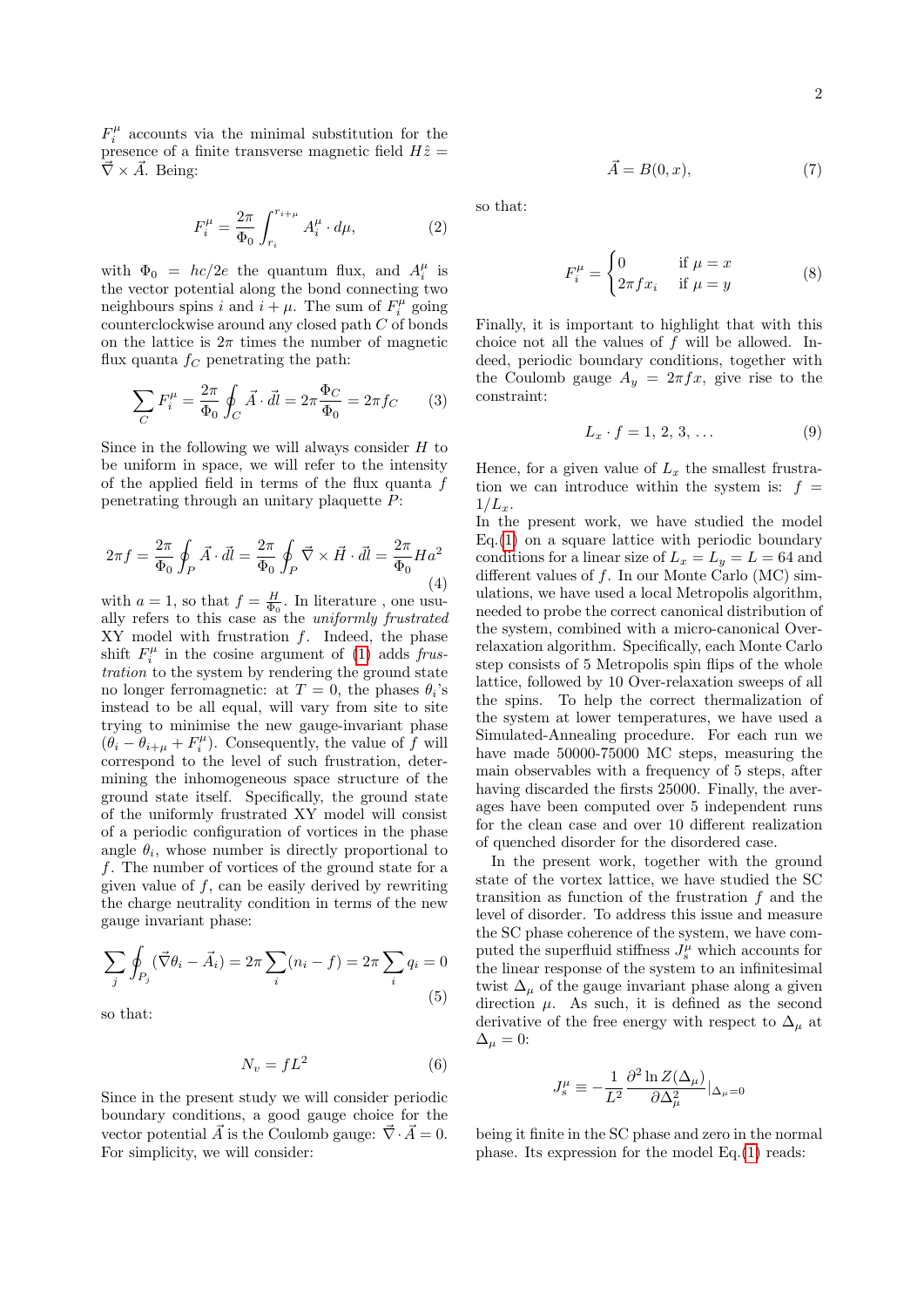$$
J_s^{\mu} = \frac{1}{L^2} \langle \sum_i J_i^{\mu} \cos(\theta_i - \theta_{i+\mu} + F_i^{\mu}) \rangle +
$$
  

$$
-\frac{\beta}{L^2} \left[ \langle \left( \sum_i J_i^{\mu} \sin(\theta_i - \theta_{i+\mu} + F_i^{\mu}) \right)^2 \rangle +
$$
  

$$
-\langle \sum_i J_i^{\mu} \sin(\theta_i - \theta_{i+\mu} + F_i^{\mu}) \rangle^2 \right],
$$
  
(10)

where  $\beta$  is the inverse temperature and  $\langle \ldots \rangle$  stays both for the Monte Carlo thermal average and for the average over the independent runs.

#### III. RESULTS

In what follows, we will present the numerical results obtained via Monte Carlo simulations both for the clean and for the disordered case, considering different values of  $f \in [0, \frac{1}{2}]$ .

#### A. Clean case

Let us start with the clean case where  $J_i^{\mu} = 1$  $\forall i, \mu$  so that:

<span id="page-2-0"></span>
$$
H_{XY} = -J \sum_{\mu = \hat{x}, \hat{y}, i} \cos(\theta_i - \theta_{i+\mu} + F_i^{\mu}). \tag{11}
$$

For  $f = 0$ , the model [\(11\)](#page-2-0) is the classical XY model which undergoes to the well known Berezinskii-Kosterlitz-Thouless [\[6](#page-5-4)[–8\]](#page-5-5) (BKT) transition at  $T =$  $T_{BKT}$ . As already mentioned, for finite values of f the phase transition is no longer driven by the unbinding of vortex-antivortex pairs, but rather by the melting of the vortex lattice which naturally forms when a transverse magnetic field is applied to the system. In the clean case, despite the absence of disorder, the vortex lattice is pinned at low temperatures by the presence of the underlying square grid that defines the array of Josephson junctions. By acting as a periodic pinning potential for vortices, such a square grid can become particularly relevant for large values of  $f$  eventually determining the symmetry of the vortex lattice itself. The most emblematic example is the limiting case  $f = 1/2$ , where in the ground state the vortex lattice assumes a checkerboard ordered pattern. The model Eq.[\(11\)](#page-2-0) with  $f = 1/2$  is also known as the fully frustrated XY model (FFXY) and as such it has been extensively studied (see [\[30\]](#page-6-3) and reference therein) with particular focus on its critical behaviour and the nature of the phase transitions it undergoes.

In the present work, we will instead focus on smaller value of  $f$ , where the periodic pinning potential does not induce such peculiar vortex lattice configuration. The resulting vortex lattice found numerically in the ground state are shown in Fig[.1.](#page-3-0) For all the values of  $f$  considered, at low temperatures the vortices form an ordered and pinned lattice whose symmetry partially depends also on the commensurability with the underlying numerical grid.

At finite but not maximal  $f$  different kind of phase transitions can occur [\[25,](#page-6-6) [29\]](#page-6-7), and their nature is still unclear in most of the cases. Without pretending to address this issue, in the present work we focus on the dependence of the critical temperature  $T_c$ , at which the superfluid stiffness vanishes, on the applied magnetic field f. The numerical results for different values of f are reported in Fig[.2.](#page-3-1)

We can immediately notice that the critical temperature  $T_c$  at which the system loses its phase coherence is strongly suppressed for smaller values of f, completely at odd with the usual experimental observations [\[2,](#page-5-11) [4,](#page-5-2) [5,](#page-5-3) [33](#page-6-8)[–37\]](#page-6-9). The general trend seems, indeed, to be a proportionality between  $T_c$ and f: lower critical temperatures for smaller frustration.

The observed trend has been already discussed in [\[29\]](#page-6-7), where Alba et al. have shown that in the limit of small frustration  $f = 1/n$  (and  $n \gg 1$ ), the critical temperature  $T_c$  decreases with the increase of *n*:  $T_c \sim 1/n \rightarrow 0$  as  $n \rightarrow \infty$ .

Apart from specific cases where the commensurability with the underlying square grid particularly strengthens or weakens the vortex-lattice structure, by lowering the applied magnetic field the pinning of the vortex lattice becomes weaker than in the case where the vortex density is higher, with a resulting decrease of the critical temperature with f. By increasing the pinning potential via the introduction of disorder, however, the scenario is reversed and, in agreement with experimental observations, with increasing applied magnetic field the critical temperature decreases. We will discuss the numerical results of the disordered case in the following section.

#### B. Disordered case

We now consider the case of a transverse magnetic field applied to a disordered SC film. In the present manuscript, we will use as disordered coupling constants  $J_i^{\mu}$  in Eq.[\(1\)](#page-0-0) the inhomogeneous local stiffness derived from the (quantum) XY pseudo-spin 1/2 model in random transverse field (RTF) [\[38,](#page-6-10) [39\]](#page-6-11). This disorder has been shown to be appropriate to model disordered superconductors with a non-trivial spatial structure [\[39–](#page-6-11)[41\]](#page-6-12), as well as to account for the experimental observation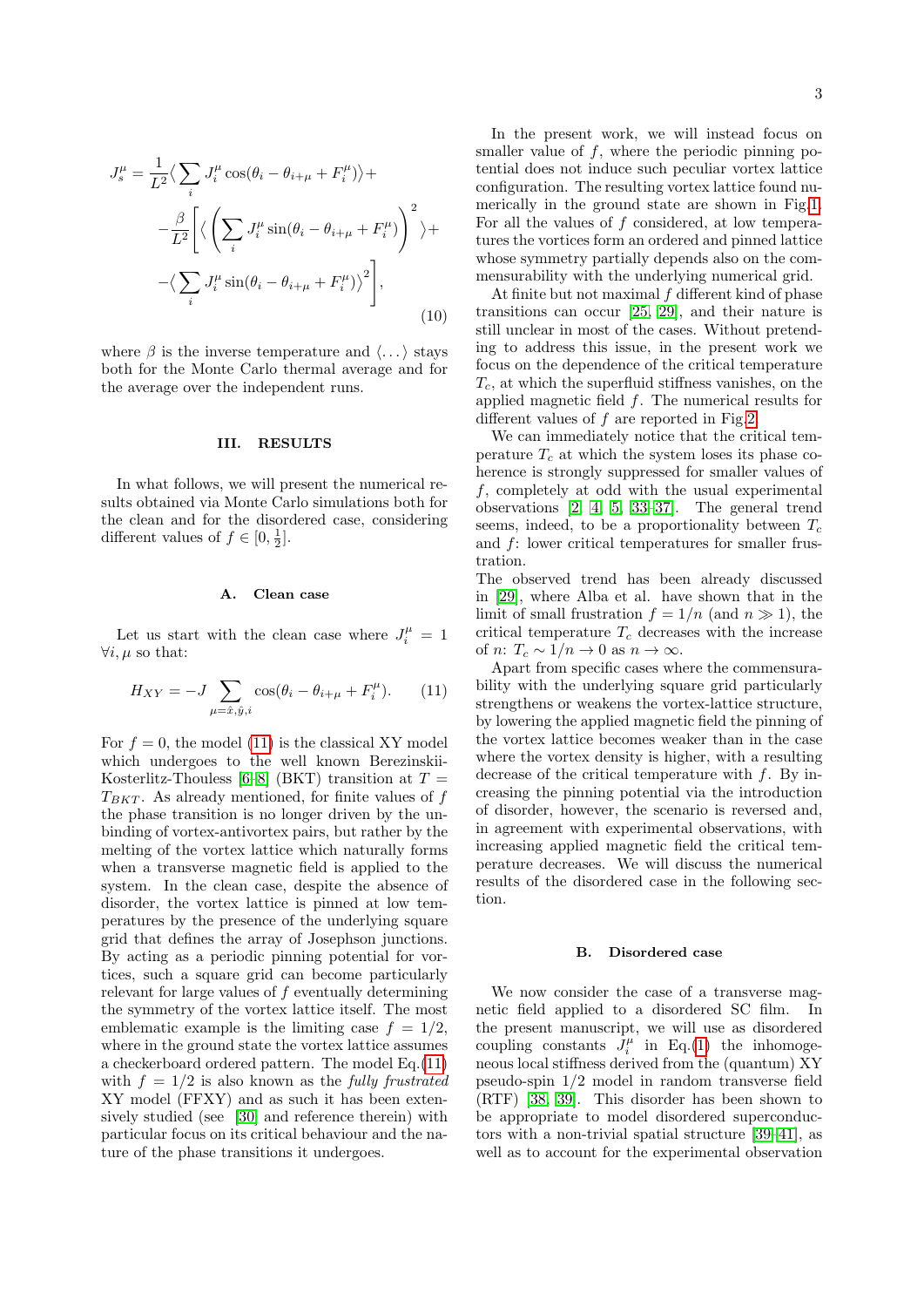

<span id="page-3-0"></span>FIG. 1. Vortex lattice ground state for different values of the frustration  $f = 1/8$ ;  $1/32$ ;  $1/64$ . Each vortex core is plotted as a blue point. The linear size of the simulated system is  $L = 64$ , while for the sake of clarity in the figure only a portion of the whole VL is shown.



<span id="page-3-1"></span>FIG. 2. Superfluid stiffness  $J_s$  as a function of the temperature  $T$  for different values of frustration  $f$  in the absence of disorder. The linear size of the simulated system is  $L = 64$ .

of a rather broad BKT transition around the critical temperature  $T_{BKT}$  [\[21,](#page-6-13) [42\]](#page-6-14), at which a sharp jump of the superfluid-density would be expected for zero disorder [\[43\]](#page-6-15). Previous studies at zero magnetic field[\[21,](#page-6-13) [42\]](#page-6-14) have shown that such a spatiallycorrelated disorder with large enough low-stiffness puddles is crucial to induce an anomalous vortex nucleation and, consequently, a smearing of the BKT transition. On the other hand in the present case where vortices are induced by a finite transverse magnetic field we do not expect that the results will depend crucially on the choice of disorder, so our finding should be general also for different disorder

realizations. The level of disorder is here labeled by  $W/J$  (see [\[21\]](#page-6-13) for more details) and it is taken to be quenched in temperature.

Let us start by considering a relatively weak disorder level  $W/J = 4$ . Consistently with the experimental observations of [\[14\]](#page-5-10), our MC numerical results reveal that the presence of disorder leads to a modification of the ground-state vortex lattice, enlightening further its underlying mechanism. As shown in Fig[.3,](#page-4-0) the core of the vortices is indeed pinned by the inhomogeneity of the local stiffness, which makes them moving towards those regions with lower  $J_i^{\mu}$  so to gain in energy by minimising the Hamiltonian[\(1\)](#page-0-0). To highlight the correlation in space between low-couplings regions and the vortex lattice deformation, in Fig. [3](#page-4-0) we have superimposed the vortex lattice to the couplings map, obtained by computing over each plaquette the average value of the local stiffness  $J_i^{\mu}$ .

The presence of disorder not only modifies the vortex lattice ground state, but also impact the superfluid response of the system as function of the applied magnetic field. In Fig[.4,](#page-4-1) we report the temperature dependence of the superfluid stiffness  $J_s(T)$ obtained for different values of  $f$ . As one can see, the presence of disorder restores the experimentally measured dependence between  $T_c$  and f by rendering more robust the vortex lattice against thermal fluctuations. In this regard, it is quite impressive to notice that, compared to the homogeneous case (see Fig[.3\)](#page-4-0), the critical temperature  $T_c$  corresponding to the lowest value of  $f = 1/64$  has increased by a factor of ten by the effects of the inhomogeneity.

The strengthening of the vortex lattice due to disorder is even more pronounced when looking at stronger disorder regimes. In Fig[.5,](#page-4-2) we report the superfluid stiffness trend in temperature for the same values of f but with a disorder level of  $W/J = 10$ . Looking for instance at the lowest value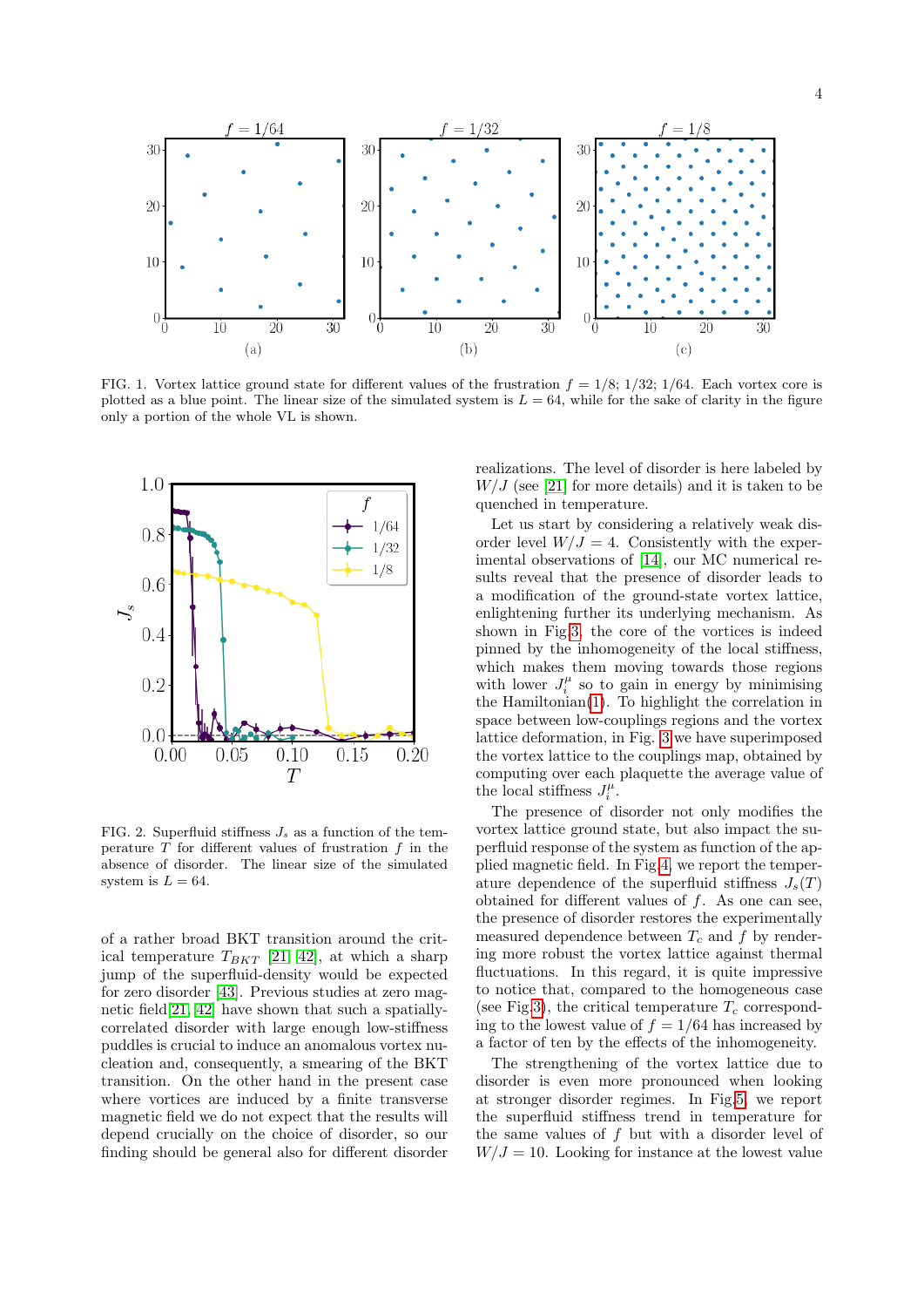

<span id="page-4-0"></span>FIG. 3. Vortex lattice ground state for different values of the frustration  $f = 1/8$ ; 1/16; 1/32; 1/64 superimposed to a map of a given disorder realization with  $W/J = 4$ . The gray scale refers to the the average value of the local couplings constant  $J_i^{\mu}$  around each single plaquette. Each vortex core is plotted as a red point. The linear size of the simulated system is  $L = 64$ , while for the sake of clarity in the figure only a portion of the whole VL is shown.

of the field  $(f = 1/64)$ , the critical temperature is reduced, because of the field, just by half with respect to the zero-field value, while at weak disorder  $(W/J = 4)$  it was five times smaller.

In order to highlight such increase of robustness, as effect of the increase of the intrinsic disorder, we have reported in Fig[.6](#page-5-12) (a) the extrapolated values of the critical temperature as function of the applied field, for the two disorder regimes considered. In Fig[.6\(](#page-5-12)b), this effect is made even more evident by rescaling the curves of  $T_c$  by their value in absence of magnetic field.

#### IV. DISCUSSION

By means of Monte Carlo simulations on the uniformly frustrated XY model, we have shown that the presence of disorder, mimicked via random couplings, modifies the ordered vortex lattice of the ground state. For strong enough disorder, the energy of the system is no longer minimized by an ordered vortex-lattice structure, but rather by a disordered structure in which the vortex cores are located where the local stiffness of the superfluid is lower so



<span id="page-4-1"></span>FIG. 4. Temperature dependence of the superfluid stiffness in the presence of weak disorder  $W/J = 4$ , for different values of the frustration f. The continuous gray line is the BKT critical line  $2T/\pi$  relative to the case  $f=0.$ 



<span id="page-4-2"></span>FIG. 5. Temperature dependence of the superfluid stiffness in the presence of strong disorder  $W/J = 10$ , for different values of the frustration  $f$ . The continuous gray line is the BKT critical line  $2T/\pi$  relative to the case  $f=0.$ 

as to reduce the energy cost associated with a phase twist.

At the same time, we have shown that in the presence of a very weak pinning as in the case with no disorder, where the only pinning potential is due to the presence of the underlying square grid, the increase of the applied magnetic field does not reduce the superconducting critical temperature, but in most cases it contributes to its increase, in stark contrast with the experimental observations [\[2,](#page-5-11) [4,](#page-5-2) [5,](#page-5-3) [33–](#page-6-8) [37\]](#page-6-9). The presence of disorder not only restores the experimentally observed dependence between  $T_c$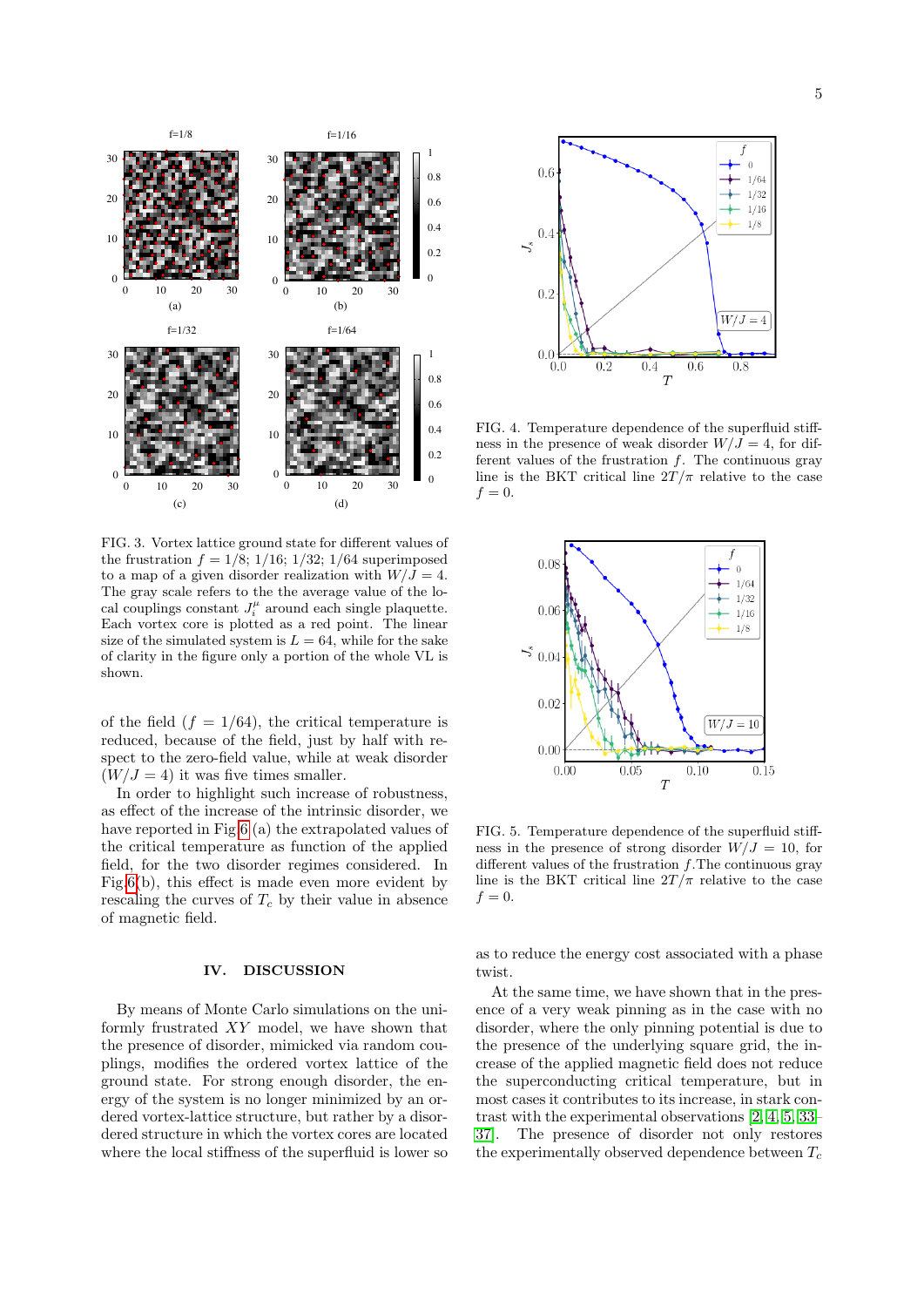

<span id="page-5-12"></span>FIG. 6. Magnetic field dependence of (a) the critical temperature  $T_c(f)$  and (b) of the rescaled critical temperature  $T_c(f)/T_c(f = 0)$  for the two regime of disorder considered:  $W/J = 4$  and  $W/J = 10$ . For each values of  $f \neq 0$ and disorder level, the critical temperature  $T_c$  has been estimated from the superfluid stiffness trend in temperature  $J_s(T)$  as the temperature at which  $J_s$  vanishes starting from low temperatures. For the case  $f = 0$ , we used instead the Nelson-Kosterlitz universal relation [\[43\]](#page-6-15).

and f, but also acts by making the ground-state vortex lattice more robust against thermal fluctuations. Comparing two different levels of disorder, we have indeed shown that the superconducting critical temperature is suppressed much less with respect to the zero-field case in the strong disorder regime than in the weak disorder regime.

In conclusion, despite separately both disorder and magnetic field act on the SC thin film by suppressing the superfluid stiffness, when a transverse magnetic field is applied to the system, the presence of disorder help to prevent the destruction of the SC state by thermal fluctuations.

- <span id="page-5-0"></span>[1] D. S. Fisher, M. P. A. Fisher, and D. A. Huse, [Phys](http://dx.doi.org/10.1103/PhysRevB.43.130)[ical Review B](http://dx.doi.org/10.1103/PhysRevB.43.130) 43, 130 (1991), publisher: American Physical Society.
- <span id="page-5-11"></span>[2] G. Blatter, M. V. Feigel'man, V. B. Geshkenbein, A. I. Larkin, and V. M. Vinokur, [Reviews of Mod](http://dx.doi.org/10.1103/RevModPhys.66.1125)ern Physics 66[, 1125 \(1994\),](http://dx.doi.org/10.1103/RevModPhys.66.1125) publisher: American Physical Society.
- <span id="page-5-1"></span>[3] T. Klein, I. Joumard, S. Blanchard, J. Marcus, R. Cubitt, T. Giamarchi, and P. Le Doussal, Nature 413[, 404 \(2001\),](http://dx.doi.org/10.1038/35096534) bandiera abtest: a Cg type: Nature Research Journals Number: 6854 Primary atype: Research Publisher: Nature Publishing Group.
- <span id="page-5-2"></span>[4] I. Guillamón, H. Suderow, A. Fernández-Pacheco, J. Sesé, R. Córdoba, J. M. De Teresa, M. R. Ibarra, and S. Vieira, [Nature Physics](http://dx.doi.org/ 10.1038/nphys1368) 5, 651 (2009), number: 9 Publisher: Nature Publishing Group.
- <span id="page-5-3"></span>[5] I. Roy, S. Dutta, A. N. Roy Choudhury, S. Basistha, I. Maccari, S. Mandal, J. Jesudasan, V. Bagwe, C. Castellani, L. Benfatto, and P. Raychaudhuri,

[Physical Review Letters](http://dx.doi.org/ 10.1103/PhysRevLett.122.047001) 122, 047001 (2019).

- <span id="page-5-4"></span>[6] V. L. Berezinsky, Sov. Phys. JETP **34**, 610 (1972).
- [7] J. M. Kosterlitz and D. J. Thouless, [Journal of](http://dx.doi.org/10.1088/0022-3719/6/7/010) [Physics C: Solid State Physics](http://dx.doi.org/10.1088/0022-3719/6/7/010) 6, 1181 (1973).
- <span id="page-5-5"></span>[8] J. M. Kosterlitz, [Journal of Physics C: Solid State](http://dx.doi.org/10.1088/0022-3719/7/6/005) Physics 7[, 1046 \(1974\),](http://dx.doi.org/10.1088/0022-3719/7/6/005) publisher: IOP Publishing.
- <span id="page-5-6"></span>[9] B. I. Halperin and D. R. Nelson, [Physical Review](http://dx.doi.org/10.1103/PhysRevLett.41.121) Letters 41[, 121 \(1978\),](http://dx.doi.org/10.1103/PhysRevLett.41.121) publisher: American Physical Society.
- [10] D. R. Nelson and B. I. Halperin, [Physical Review](http://dx.doi.org/10.1103/PhysRevB.19.2457) B 19[, 2457 \(1979\),](http://dx.doi.org/10.1103/PhysRevB.19.2457) publisher: American Physical Society.
- <span id="page-5-7"></span>[11] A. P. Young, [Physical Review B](http://dx.doi.org/10.1103/PhysRevB.19.1855) 19, 1855 (1979), publisher: American Physical Society.
- <span id="page-5-8"></span>[12] T. Giamarchi and P. Le Doussal, [Physical Review](http://dx.doi.org/10.1103/PhysRevB.52.1242) B 52[, 1242 \(1995\),](http://dx.doi.org/10.1103/PhysRevB.52.1242) publisher: American Physical Society.
- <span id="page-5-9"></span>[13] P. Le Doussal and T. Giamarchi, [Physica C: Super](http://dx.doi.org/10.1016/S0921-4534(00)00005-8)[conductivity](http://dx.doi.org/10.1016/S0921-4534(00)00005-8) 331, 233 (2000).
- <span id="page-5-10"></span>[14] R. Ganguly, I. Roy, A. Banerjee, H. Singh,